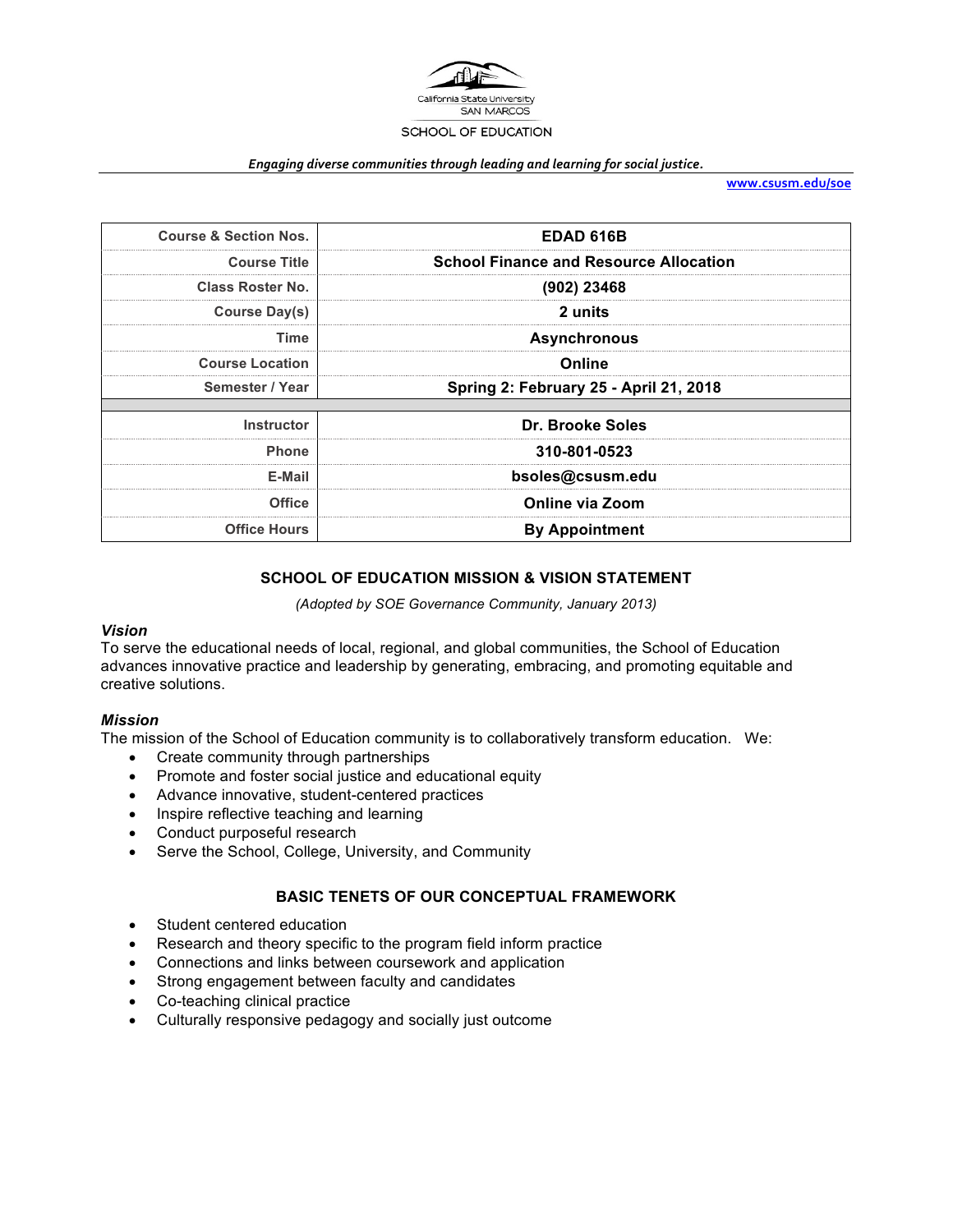## **COURSE DESCRIPTION**

This course addresses the candidate's ability to understand, align, effectively manage, and integrate all the organizational structures, processes, and policies of a school system that impact the school's ability to achieve its vision and goals. These skills include an understanding of the regulatory and financial contexts involved with the management of human, fiscal and material resources to distribute equitably in support of all students' learning.

# **Course Prerequisites**

Admission to the program.

## **Course Objectives**

The course objectives, assignments, student learning outcomes, and assessments have been aligned with the following CCTC standards:

## **Leadership Standards, CCTC, 2013**

This course will provide opportunities for participants to develop their leadership knowledge, skills, and depositions under the following the California Category II Curriculum Standards:

- Program Standard 6: Visionary Leadership: actionable and sustainable vision of teaching and learning that is responsive to the changing context of a given school
- Program Standard 7: Instructional Leadership: knowledge of the standards and the ability to monitor teaching and give feedback
- Program Standard 8: School Improvement Leadership: increases his/her capacity to communicate and lead others in continuous improvement
- Program Standard 9: Professional Learning and Growth Leadership: model and facilitate PD, including collaboration
- Program Standard 10: Organizational and Systems Leadership: understand, align, and integrate organizational structures, including resource management
- Program Standard 11: Community Leadership: communicate about the school and share with a broad range of stakeholders.

## **California Administrator Performance Expectations, CCTC, 2016**

Upon completion of the course, the candidate will demonstrate an understanding of effective leadership practices regarding the following CTC California Administrator Performance Expectations (CAPEs):

## **CAPE 4: 2A: Personal and Professional Learning**

New administrators recognize that professional growth is an essential part of the shared vision to continuously improve the school, staff, student learning, and student safety and well-being. During preliminary preparation, aspiring administrators learn how to:

- 1. Use the California Standards for the Teaching Profession (CSTP) for teachers and the CAPEs and CPSEL for administrators to describe and set expectations for growth and performance for staff and for themselves.
- 2. Involve staff in identifying areas of professional strength and development that link to accomplishing the school's vision and goals to improve instruction and student learning.
- 3. Assist staff in developing personalized professional growth plans, based on state-adopted standards that identify differentiated activities and outcomes for individual and collaborative learning based on the CSTP, CAPEs, and CPSEL.
- 4. Use resources to support evidence-based practices that staff can apply to solve school-level problems of practice.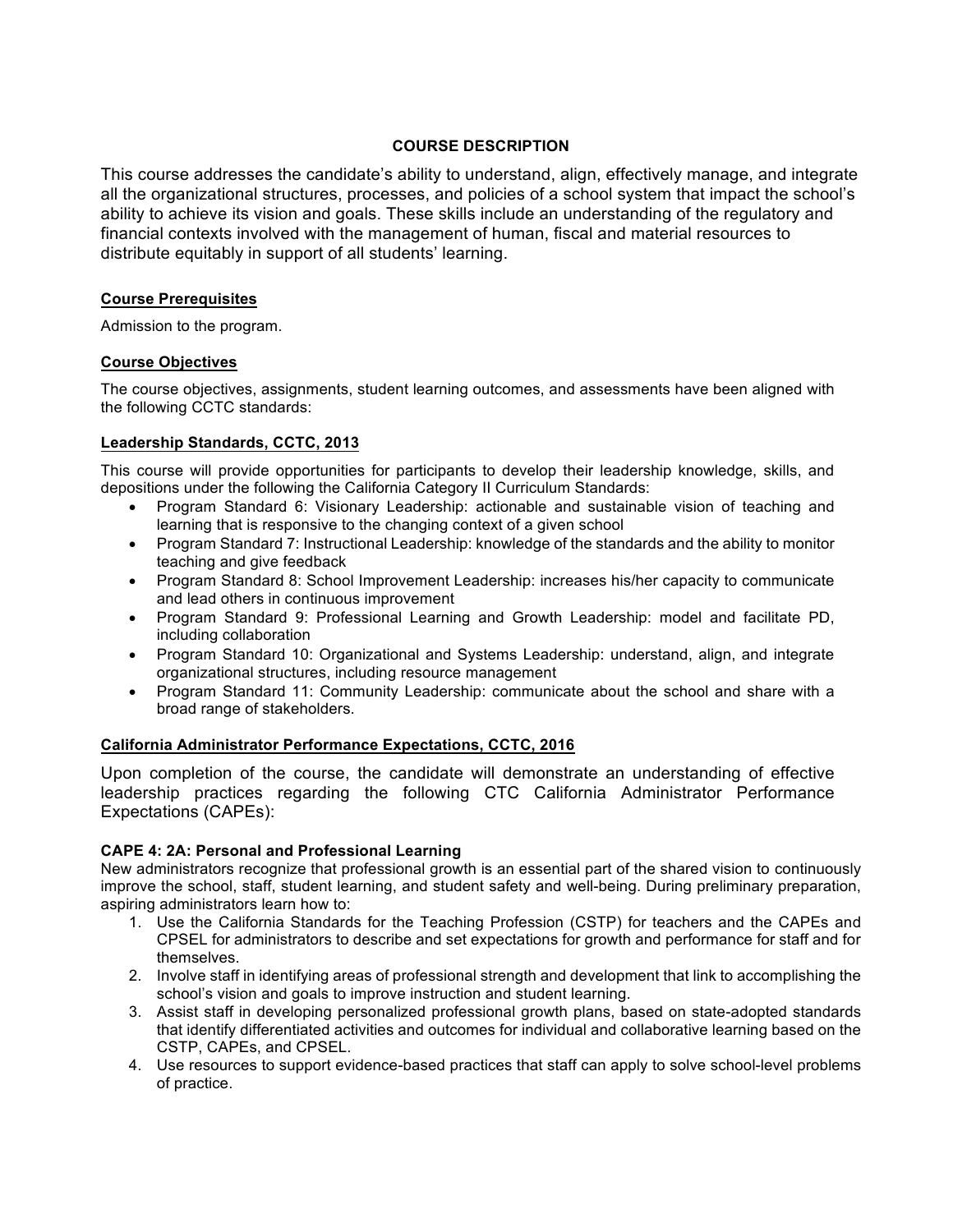## **CAPE 8: 3A: Operations and Resource Management**

New administrators know that day-to-day and long-term management strategies are a foundation for staff and student health, safety, academic learning, and well-being. During preliminary preparation, aspiring administrators learn how to:

- 1. Manage the interrelationships within the network of school operations; instructional programs; student services; and material, fiscal, and human resources.
- 2. Develop a plan to engage staff and other stakeholders in establishing routines and procedures for monitoring facilities, operations, and resource acquisition and distribution that help maintain a focus on access to learning opportunities and resources and positive outcomes for all students.
- 3. Follow regulations related to accessibility of the physical plant, grounds, classes, materials, and equipment for staff and students.
- 4. Use technology to facilitate communication, manage information, enhance collaboration, and support effective management of the school. Handle confidential matters relating to students and staff in a manner consistent with legal practices and ethical principles.

#### **CAPE 10: 3C: Managing the School Budget**

New administrators know the school's budget and how the budget supports student and site needs. During preliminary preparation, aspiring administrators learn how to:

- 1. Apply foundational laws and regulations pertaining to California school finance, federal and state program funding, and local allocations.
- 2. Assess and analyze student and site needs and use this understanding as a base to support financial decision-making and efforts to prioritize expenditures that support the school's vision, goals, and improvement plans.
- 3. Use various technologies related to financial management and business procedures.
- 4. Collaborate with finance office staff and other stakeholders, as appropriate, to understand, monitor, and report in a clear and transparent manner the school's budget and expenditures including financial record keeping and accounting.

#### **CAPE 15: 5C: Ethical Action**

New administrators understand that how they carry out professional obligations and responsibilities affects the entire school community. During preliminary preparation, aspiring administrators learn how to:

- 1. Apply policies and practices that both support student learning and protect the rights and confidentiality of students, families, and staff.
- 2. Act with integrity, fairness, and justice and intervene appropriately so that all members of the school community are treated equitably and with dignity and respect.
- 3. Use personal and professional ethics as a foundation for communicating the rationale for their actions.

#### **In this course candidates will:**

- 1. Review the history of school finance to develop an understanding of traditions that bring us to the present system of funding public school education in California: Federal government and function of the states, California school finance history, legislation, court cases, student demographics, economic trends, fiscal outlook, equalization issues, taxation, collective bargaining, and the state budgeting process.
- 2. Define the role and function of the business office and the chief business official.
- 3. Identify local, state and federal revenue sources for the school and district budget and regulations governing these and become familiar with other funding sources.
- 4. Demonstrate knowledge of various types of school district funds in order to make appropriate decisions on resource allocations for identified priorities.
- 5. Gain knowledge of school and district budget formats, reports, and accounting procedures.
- 6. Understand the processes needed to develop and monitor a budget and expenditure plan.
- 7. Demonstrate the ability to align educational programs to cost factors and program budgeting, including the cost of employees.
- 8. Understand budget considerations for special and categorical programs and apply these to principles of equity and equality in meeting diverse student and community needs.
- 9. Develop awareness of potential problem areas in budgeting, including PTO/PTA, supplies, ASB, overtime, copies, carryover, etc.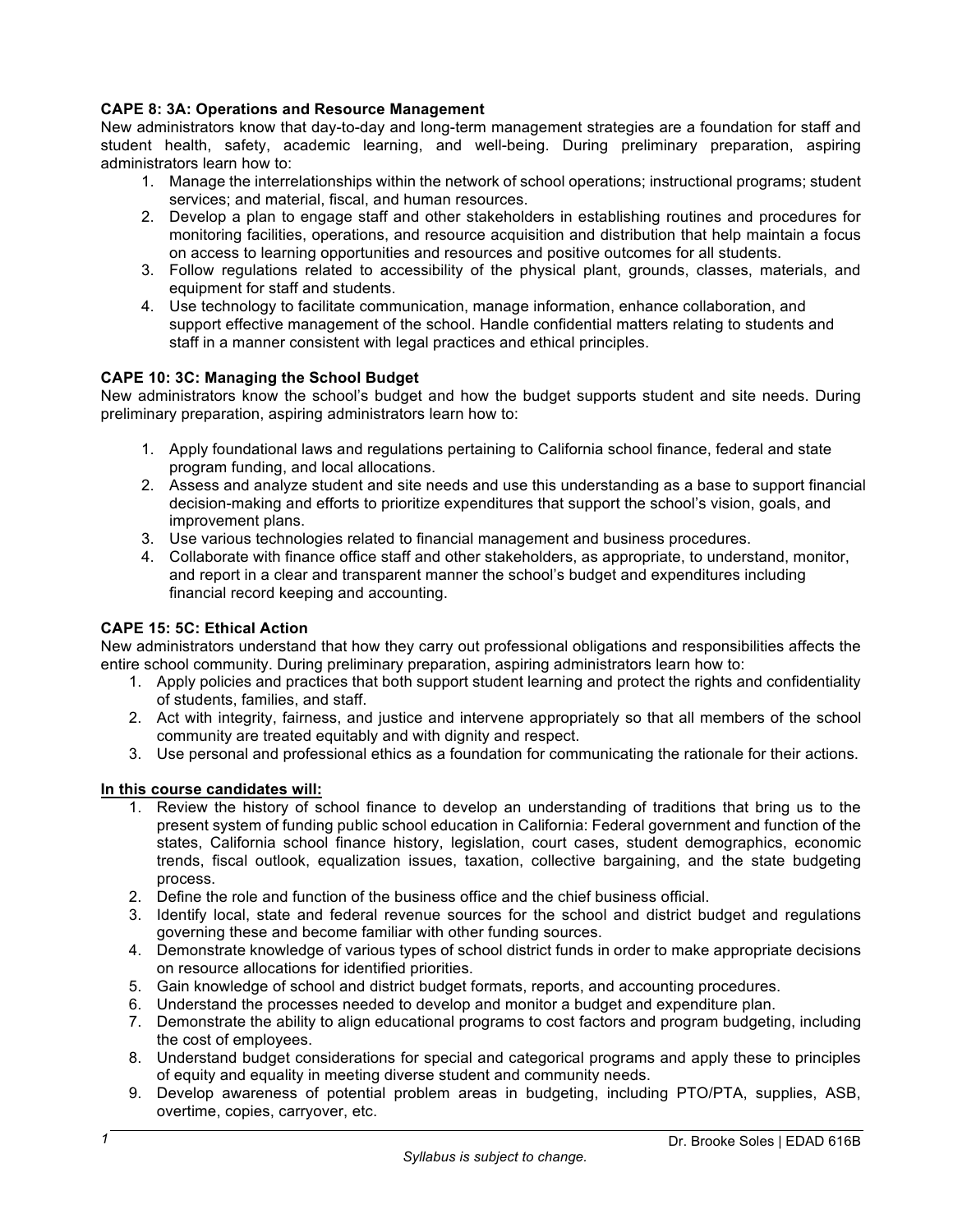- 10. Understand how technology is used for building, monitoring, and implementing budgets and accounting systems.
- 11. Learn how to align budget planning with enrollment projections.
- 12. Become knowledgeable about the operation of business support services such as Transportation, Maintenance & Operations, and Child Nutrition Services.
- 13. Understand a budget to implement the Single Plan for Student Achievement.
- 14. Reflect on personal and professional practices in terms of ethical decision-making.

## **Unique Course Requirements**

This course may not be taken for credit by students who have received credit for EDAD 634A.

## **Course Norms**

- Go deep and look for root causes
- Stay engaged
- Assume best intentions
- Speak your truth
- Respect colleagues by sharing online space and posting on time
- Respect diverse ideas
- Maintain confidentiality

# **Expected Dispositions for the Education Profession**

Education is a profession that has, at its core, certain dispositional attributes that must be acquired and developed. Teaching and working with learners of all ages requires not only specific content knowledge and pedagogical skills, but positive attitudes about multiple dimensions of the profession. The School of Education has identified six dispositions that must be evident in teacher candidates: social justice and equity, collaboration, critical thinking, professional ethics, reflective teaching and learning, and life-long learning. There are two additional dispositions for school leaders: visionary and ready to lead. These dispositions have observable actions that will be assessed throughout the preparation program. For each dispositional element, there are three levels of performance - *unacceptable*, *initial target*, and *advanced target*. The description and rubric for the three levels of performance offer measurable behaviors and examples. At a minimum, candidates are expected to meet the level of *initial target* during the program.

## **Required Texts**

Kemerer, Frank R. and Sansom, Peter, *California School Law,* 3rd ed., Stanford Law Books (Stanford University Press), 2013.

And, see list of resources below.

## **Resources**

www.cbp.orghttp://www.cbp.org - California Budget Project serves as a resource of the media policymakers and state and local constituency groups who rely on CBP for accurate information and analysis of a range of state policy issues

www.edsource.orghttp://www.edsource.org - EdSource is an independent, nonpartisan, not-for-profit organization whose mission is to clarify complex education issues and to promote thoughtful policy decisions about public school improvement.

http://fcmat.orghttp://fcmat.org - The mission of the Fiscal Crisis and Management Assistance Team is to help California's local educational agencies fulfill their financial and management responsibilities by providing fiscal advice, management assistance, training and other related school business services.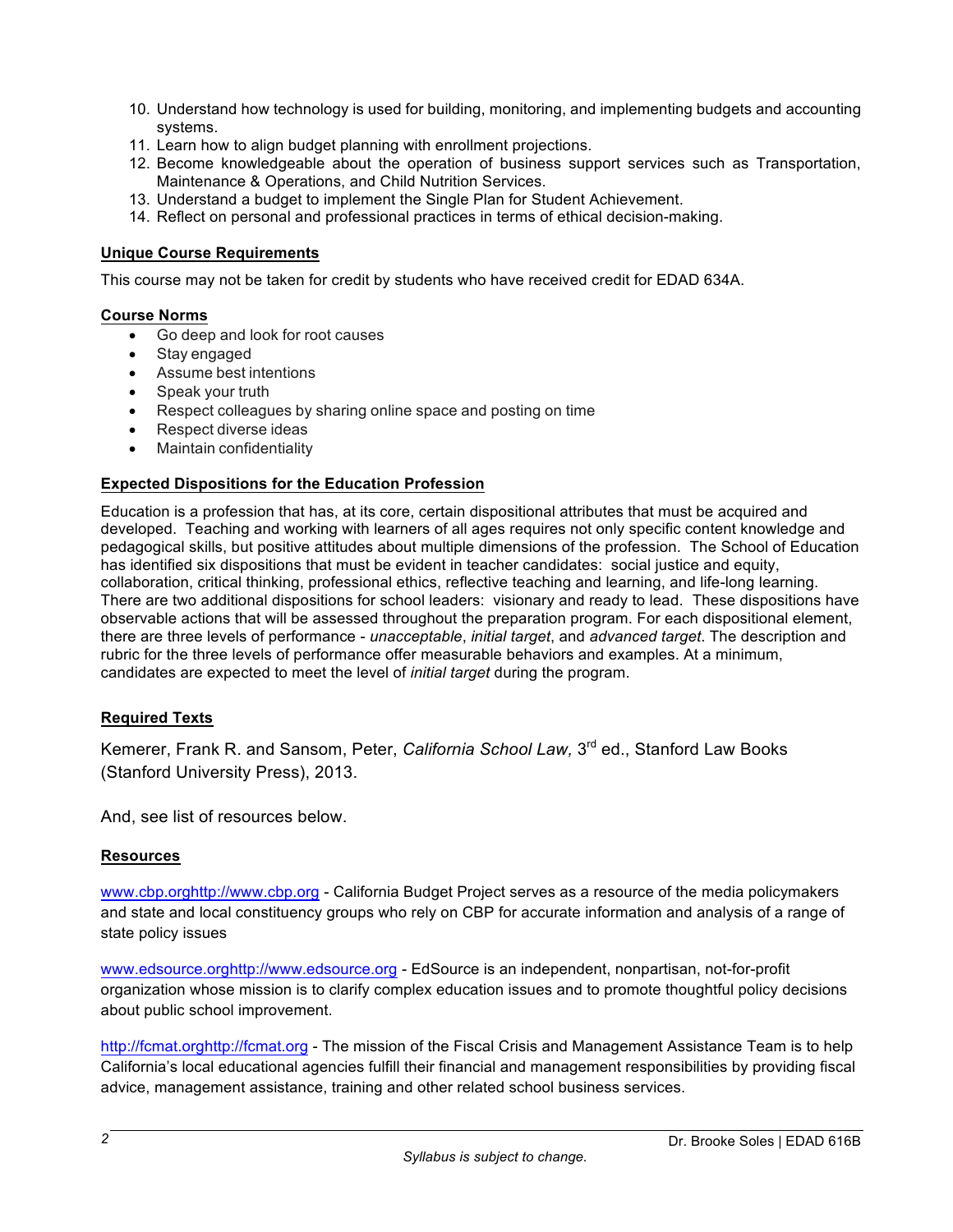www.ppic.orghttp://www.ppic.org - Public Policy Institute of California is a private nonprofit organization dedicated to independent objective nonpartisan research of California's economic social and political issues

https://www.sscal.comhttps://www.sscal.com - School Services of California is a business, financial, management, and advocacy resource for educational agencies in California

www.wested.orghttp://www.wested.org - WestEd is a nonprofit research development administrative service agency that is part of the federal government's Regional Education Laboratories Network (REL Network). They provide technical assistance on research development planning and evaluation on education issues

Addressing Inequities in School Finance through the Governor's Local Control Funding Formula http://www.cbp.org/pdfs/2013/130509\_MovingForward.pdfhttp://www.cbp.org/pdfs/2013/130509\_MovingForward.pdf

Navigating the State Budget Process

http://www.cbp.org/pdfs/2014/141210\_Budget\_Process\_infographic.pdfhttp://www.cbp.org/pdfs/2014/141210\_ Budget\_Process\_infographic.pdf

Rising to the Challenge: Why Greater Investment in K-12 Education Matters for California's Students http://www.cbp.org/pdfs/2013/131003\_Rising\_to\_the\_Challenge\_SFF.pdfhttp://www.cbp.org/pdfs/2013/13100 3 Rising to the Challenge SFF.pdf

School Funding Undergoes Major Reform, An Edsource Guide http://edsource.org/wp-content/publications/10-questions.pdf?q=10-questions.htmlhttp://edsource.org/wpcontent/publications/10-questions.pdf?q=10-questions.html

Additional resources will be uploaded to Moodle.

## **Final Exam Statement**

There will be no final exam.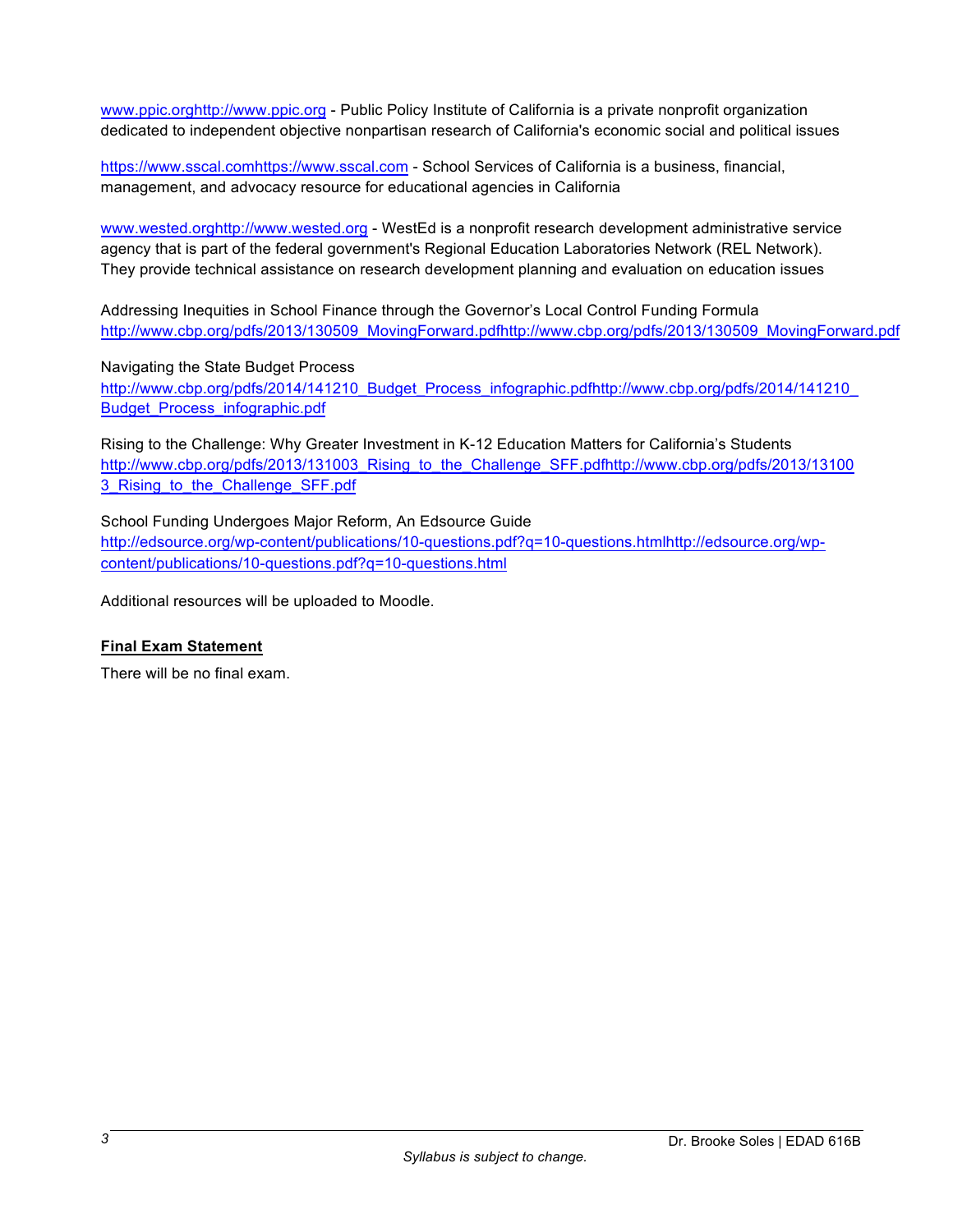# **SCHEDULE/COURSE OUTLINE**

| <b>Deadline</b>               | <b>Overview</b>                                                                                                                                                                                          | <b>View</b>                                                                                                                                         | <b>Read</b>                                                                                                                                                 | Do                                                                                                       |
|-------------------------------|----------------------------------------------------------------------------------------------------------------------------------------------------------------------------------------------------------|-----------------------------------------------------------------------------------------------------------------------------------------------------|-------------------------------------------------------------------------------------------------------------------------------------------------------------|----------------------------------------------------------------------------------------------------------|
| Module 1<br>Sunday<br>11:59pm | Understanding school finance<br>legal and policy historical<br>context; observe and analyze<br>California State Board of<br><b>Education fiscal meeting</b><br>agenda items.                             | LCFF: An essential<br><b>EdSource Guide:</b><br>https://edsource.org/w<br>$p-$<br>content/publications/1<br>0-questions.pdf?q=10-<br>questions.html | Chapter 3 of California<br>School Law Equity,<br>Adequacy, and School<br>Finance, pages 96-131<br>(35 pages).                                               | Assignment #1<br>Assignment #2<br>AND:<br>Schedule                                                       |
|                               | Understanding the Local<br><b>Control Funding Formula</b><br>(LCFF) and the Local Control<br>and Accountability Plan<br>(LCAP); review, analyze and<br>post link to your local district's<br><b>LCAP</b> | <b>CDE's LCFF Guide</b><br>Overview:<br>https://www.cde.ca.go<br>v/fg/aa/lc/                                                                        | Read LCFF: An<br><b>Essential EdSource</b><br>Guide<br>https://edsource.org/wp-<br>content/publications/10-<br>questions.pdf?q=10-<br>questions.html<br>and | interview with<br>your principal,<br>supervisor,<br>district, county<br>level, or board<br>due Module 6. |
|                               |                                                                                                                                                                                                          |                                                                                                                                                     | <b>CDE's LCFF Guide</b><br>Overview:<br>http://www.cde.ca.go<br>v/fg/aa/lc/<br>(PowerPoint slides<br>also available)                                        |                                                                                                          |
| Module 2<br>Sunday<br>11:59pm | Understanding current fiscal<br>events in California TK-12<br>education; understanding<br>historical context for school<br>reform.                                                                       | View four resources in<br>Course Syllabus that<br>align to your current<br>research interests.                                                      | Read Cuban's article<br>regarding school<br>reform (PDF posted, 12<br>pages).                                                                               | Assignment #3                                                                                            |
|                               | Understanding the link<br>between school reform,<br>teaching and learning, and<br>fiscal implications and<br>connect it to a current event.                                                              | View four new<br>resources from the<br>Course Syllabus that<br>align to your current<br>research interests.                                         | <b>Read Darling-</b><br>Hammond's lecture<br>regarding teaching and<br>learning (PDF posted, 13<br>pages).                                                  |                                                                                                          |
| Module 3<br>Sunday<br>11:59pm | Understanding school<br>unions and collect<br>bargaining through a<br>fiscal lens for<br>educational leaders.                                                                                            | View and post district's<br><b>Certificated Collective</b><br><b>Bargaining Agreement</b><br>(CBA)                                                  | Chapter 4 of California<br>School Law, Unions and<br>Collective Bargaining,<br>pages 133-167 (34<br>pages).                                                 | Assignment #4                                                                                            |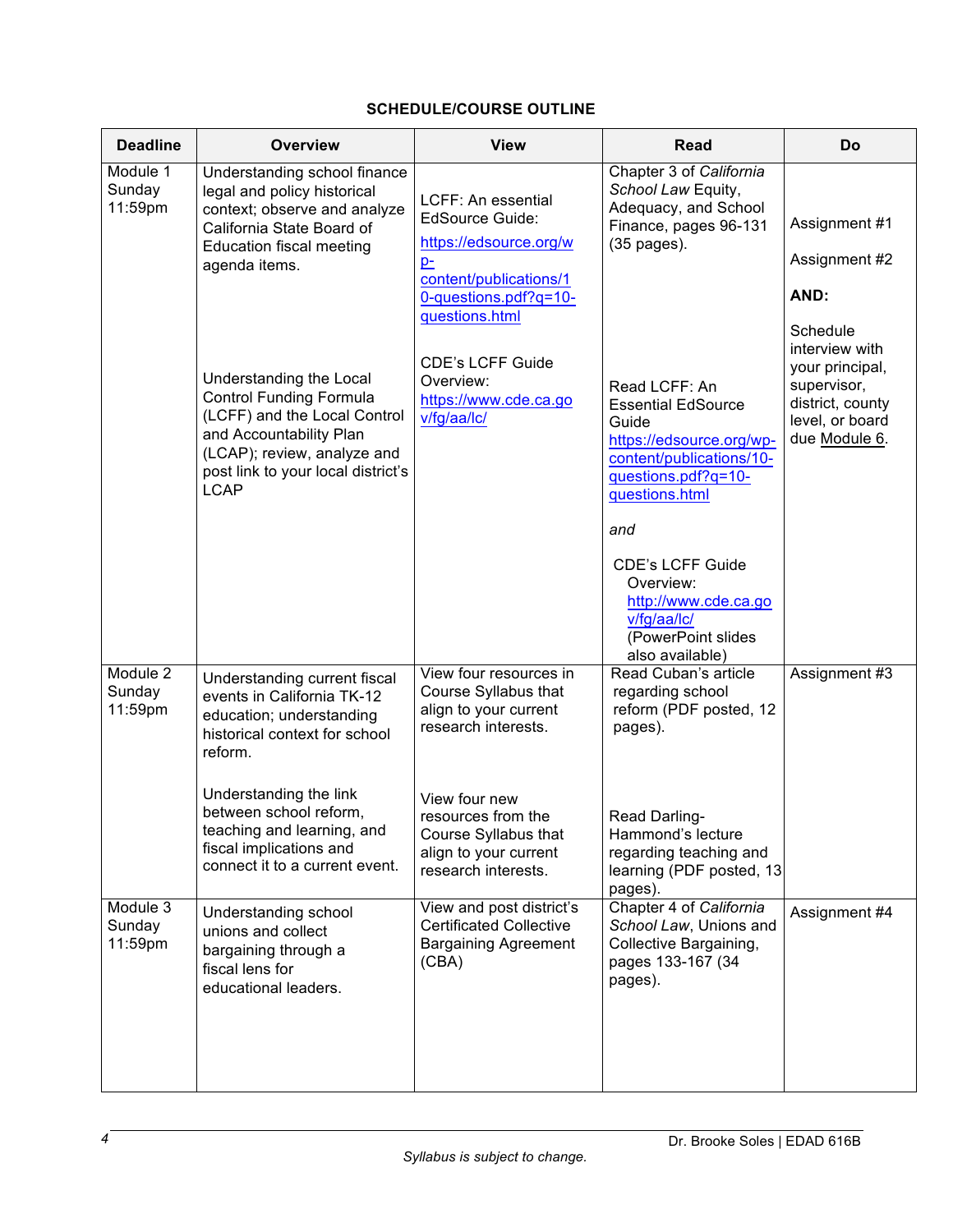| <b>Deadline</b>               | <b>Overview</b>                                                                                                                                           | <b>View</b>                                                                                                                                                                                                                                  | <b>Read</b>                                                                                                                                                  | Do            |
|-------------------------------|-----------------------------------------------------------------------------------------------------------------------------------------------------------|----------------------------------------------------------------------------------------------------------------------------------------------------------------------------------------------------------------------------------------------|--------------------------------------------------------------------------------------------------------------------------------------------------------------|---------------|
| Module 4<br>Sunday<br>11:59pm | Understanding the budget in<br>order to communicate<br>information to parents,<br>students, teachers, and other<br>community educational<br>stakeholders. | Review sample school<br>budget (PDF) and budget<br>detail (PDF) uploaded to<br>Moodle<br>And<br>Review the sources of<br>state and federal<br>education funding in<br>California here:<br>http://www.cde.ca.gov/fg/<br>fr/eb/cefedbudget.asp | <b>FICMAT Oversight</b><br>Guide (65 pages):<br>http://fcmat.org/wp-<br>content/uploads/sites/4/<br>2015/12/Fiscal-<br>Oversight-Guide-final-<br>12-2015.pdf | Assignment #5 |
| Module 5<br>Sunday<br>11:59pm | Understanding fiscal policies,<br>procedures, and budgeting<br>from a theory-to-practice<br>example through an<br>administrator interview.                | Review school's budget,<br>district budget, or LCAP<br>from previous modules to<br>formulate interview<br>questions.                                                                                                                         | Your School Budget:<br>https://www.sandiego<br>unified.org/your-<br>school-budget                                                                            | Assignment #6 |
| Module 6<br>Sunday<br>11:59pm | Understanding how to<br>analyze and evaluate the<br>district's budget.                                                                                    | Review CDE's criteria<br>and standards for<br>reviewing a district's<br>budget:<br>http://www.cde.ca.gov/fg/<br>fi/ss/distbudgetcsfy1617.<br>asp                                                                                             | Review the sample<br>"Budget Summary for<br>2017/18"<br>Review resources from<br>Modules 1-7.                                                                | Assignment #7 |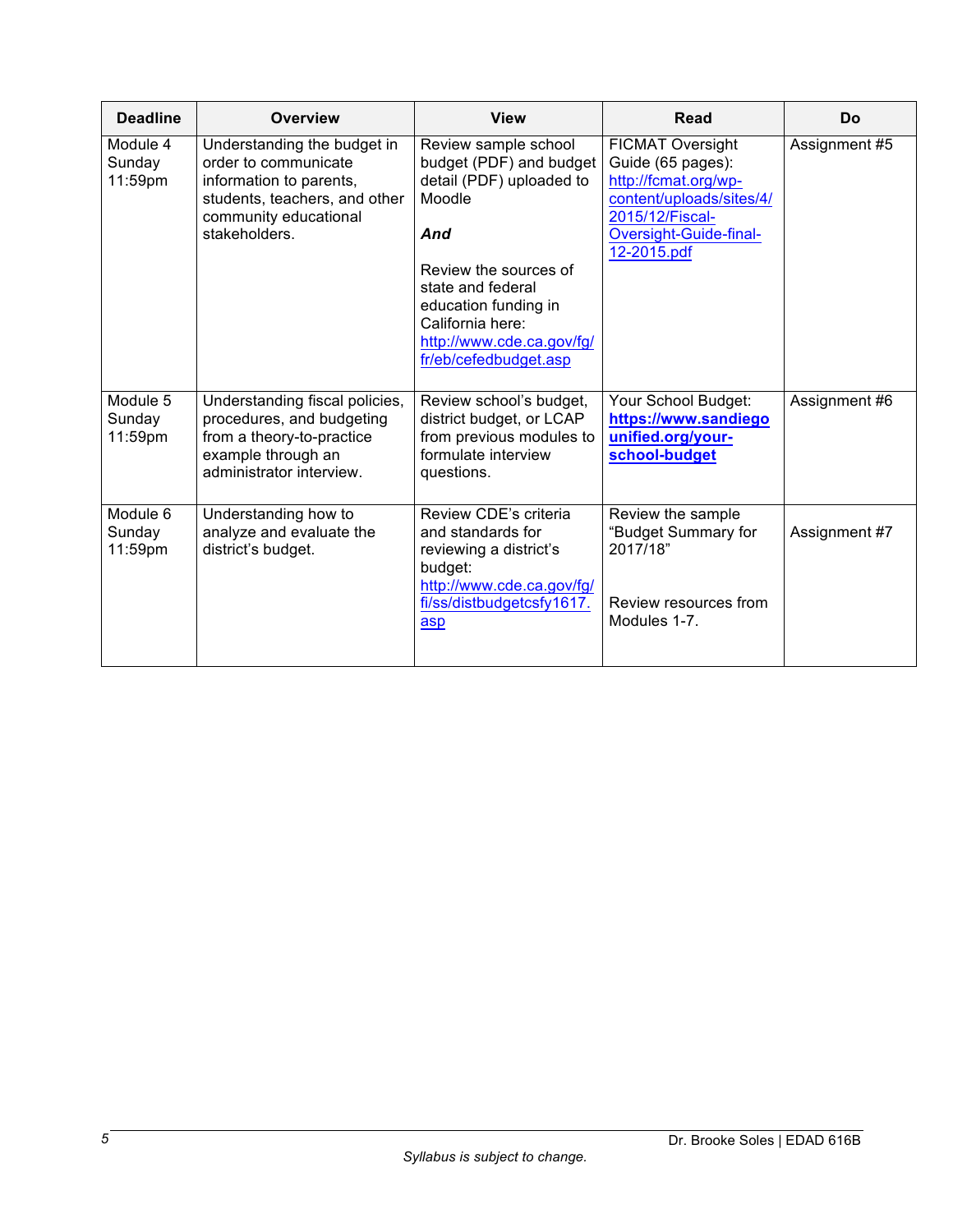# **COURSE REQUIREMENTS AND GRADED COURSE COMPONENTS**

#### **Assignment #1 (20 points):**

Please locate and review one of your District's 2017 published Governing Board Agenda Minutes items relating to fiscal/business services. Please write and post (at least) a 500 word response citing this week's reading and board documents answering the following questions using specific references:

- 1) *What is the main point of the business services agenda item you chose to review?*
- 2) *Did the Board agenda minutes reveal any Board Member discussion relating to the fiscal agenda item?*
- 3) *What are the connections between the agenda item/board discussion and your current job position and/or any of this week's readings?*
- 4) Please include at least two connection between the board agenda item you reviewed and what you read in the text book about equity, adequacy, and school finance.

Then, post at least one substantive response of 250 words to a colleague's Assignment. Substantive means the post must present thoughtful ideas, opinions, and/or information, supported by sound reasoning and relevant evidence.

#### **Assignment #2 (20 points):**

(Schedule interview with your principal, supervisor, district Assistant Superintendent of Business Services due Module 6.)

Please locate and review your district's LCAP. Please write and post (at least) a 500 word response citing this week's reading and your own district's LCAP answering the following questions using specific references:

- *1) What are the 8 State priorities required in all LCAPs?*
- *2) What are two major goals highlighted in your district's LCAP?*
- *3) How are parent and community voices included in the LCAP process?*
- *4) In your District, where is the majority of funding being allocated to for the upcoming school year?*
- *5) How does your district's LCAP address services for underserved students and families?*

Then, post at least one substantive response of 250 words to a colleague's Assignment. Substantive means the post must present thoughtful ideas, opinions, and/or information, supported by sound reasoning and relevant evidence.

#### **Assignment #3 (20 points):**

Review four school resources that align with your current research interests and Cuban's article regarding reform. Post (at least) a 700 word response citing those four resources, Cuban's article and Darling-Hammond's article regarding teaching and learning while answering the following questions using specific references:

- *1) What are the fiscal impacts described in Cuban's article?*
- 2) *List two examples of fiscal reform that were repeated over the past century.*
- 3) *What are the common explanations for the persistence of reform? What is Cuban's critique of these?*
- 4) *What are two main fiscal points in Darling Hammond's article? How does these relate to the resources you researched this week?*
- 5) *Why is it important for educational leaders to consider these concerns? What next steps can you take at your school site today to further financial equity for all?*

Then, post at least one substantive response of 250 words to a colleague's Assignment. Substantive means the post must present thoughtful ideas, opinions, and/or information, supported by sound reasoning and relevant evidence.

## **Assignment #4 (20 points):**

Review your district Collective Bargaining Agreement (CBA), read PDF regarding school unions and collective bargaining, and post the CBA to your assignment. Post (at least) a 700 word response citing those two resources while answering the following questions using specific references:

- *1) What is the purpose of the CBA?*
- *2) What specific timely requirements are stated? How often can the CBA change?*
- *3) How is the CBA enforced? Who are the key school and district personnel involved in the collective bargaining process?*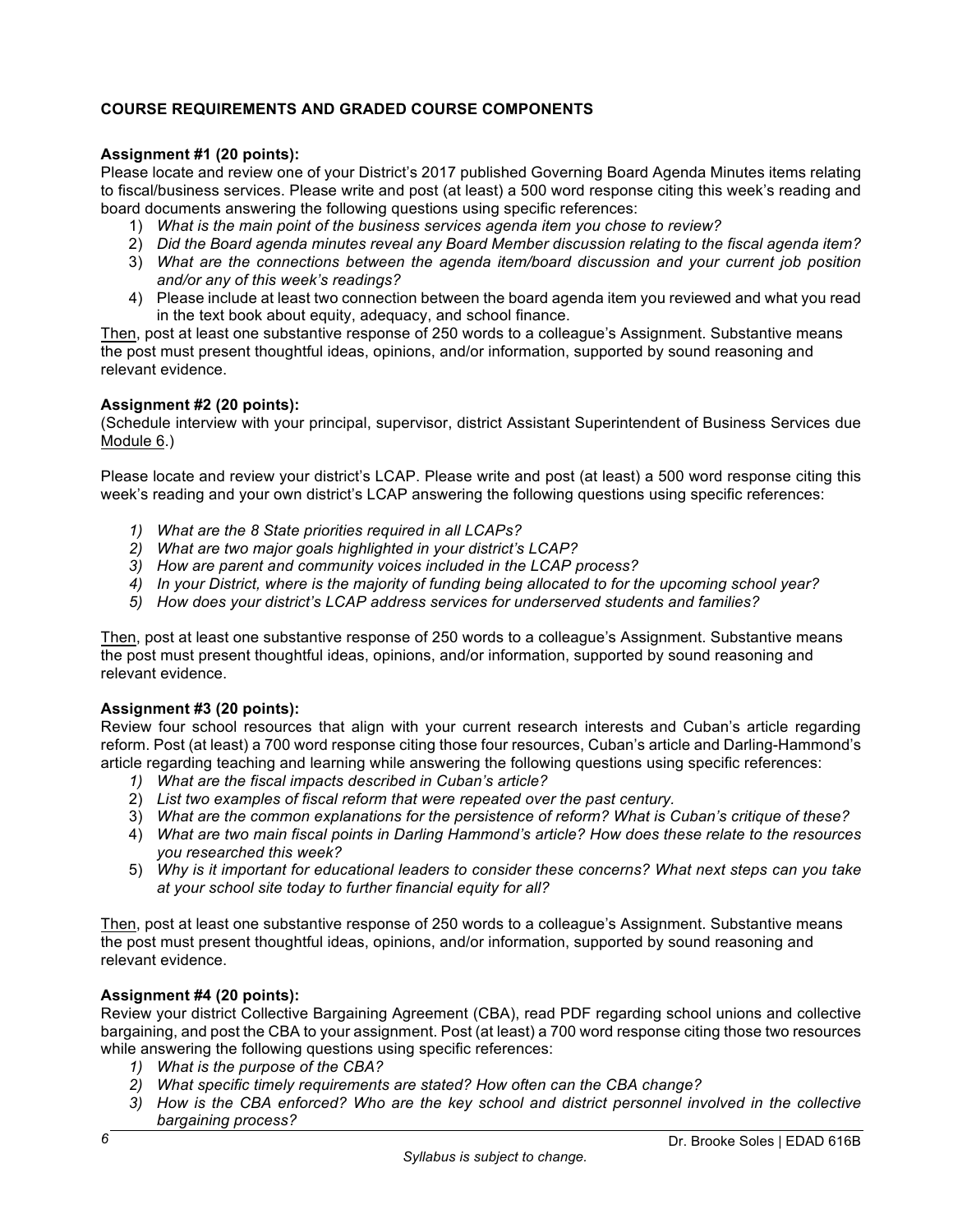- *4) What are the salient fiscal implications of this agreement and others similar to it?*
- *5) How is student, teacher, and public voice integrated into the collective bargaining process?* Then, post at least one substantive response of 250 words to a colleague's Assignment #4. Substantive means the post must present thoughtful ideas, opinions, and/or information, supported by sound reasoning and relevant evidence.

Then, post at least one substantive response of 250 words to a colleague's Assignment. Substantive means the post must present thoughtful ideas, opinions, and/or information, supported by sound reasoning and relevant evidence.

### **Assignment #5 (20 points):**

You have been asked to present to your site's School Site Council (SSC) at an upcoming meeting. Your topic is to explain how K-12 education is funded from the both state and federal level. Please draft a (minimum of) 700 page narrative to explain the funding components. Many of the SSC members are parents who may have only a basic understanding of this topic so a clear, acronym free explanation is required in your narrative. Then, post at least one substantive response of 250 words to a colleague's Assignment #6. Substantive means the post must present thoughtful ideas, opinions, and/or information, supported by sound reasoning and relevant evidence.

Then, post at least one substantive response of 250 words to a colleague's Assignment. Substantive means the post must present thoughtful ideas, opinions, and/or information, supported by sound reasoning and relevant evidence.

#### **Assignment #6 (20 points):**

Reviewing what you have learned in assignments 1-6, interview a principal, or preferably your district's chief business official (Assistant Superintendent of Business Services), regarding the school's or district's budget. Sample questions may include:

- *1. What is your role in budget development?*
- *2. How is the budget development process transparent for all stakeholders?*
- *3. How is the budget monitored after it is approved?*
- *4. How is the site or district budget aligned to the district's LCAP?*
- *5. What advice would you provide to new educational leaders as they enter into assistant principal, principal, and other key school leadership positions relating to the site or district budget process?*
- *6. Other questions you feel are appropriate or you'd like more information about?*
- *7.* Post at least a 700 word summary of the interview including main points discussed, key information learned, and one area of alignment to a reading from any module. Make sure to include citations as necessary. Then, post at least one substantive response of 250 words to a colleague's Assignment #7. Substantive means the post must present thoughtful ideas, opinions, and/or information, supported by sound reasoning and relevant evidence.

Then, post at least one substantive response of 250 words to a colleague's Assignment. Substantive means the post must present thoughtful ideas, opinions, and/or information, supported by sound reasoning and relevant evidence.

#### **Assignment #7 (20 points):**

One of the important components critical to success as a new administrator is knowing the Governing Board's priorities, and how these priorities translate into the budget they adopt for your district. As a new administrator, you will need to align your school site's budget priorities to district goals and priorities and district's LCAP. Using your district's budget and the 10-point criteria scale provided by CDE, create minimum of 700 word narrative describing four new and important learnings you have gleaned about your school district's budget and how your district's Governing Board is currently allocating district resources, through its budget and through its LCAP. Post your district's budget or budget assumptions (see sample) in the assignment as well.

Then, post at least one substantive response of 250 words to a colleague's Assignment. Substantive means the post must present thoughtful ideas, opinions, and/or information, supported by sound reasoning and relevant evidence.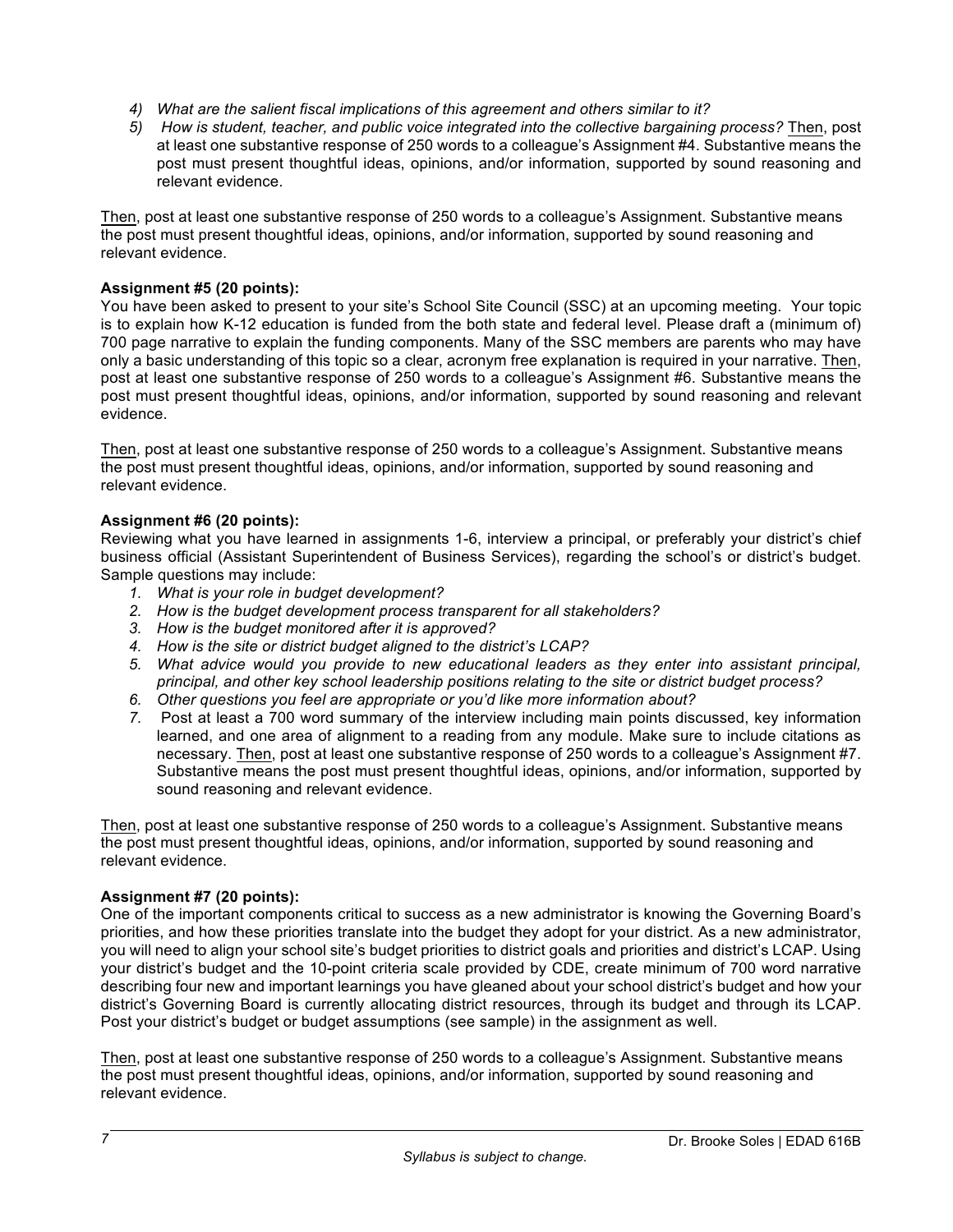# **Grading Standards**

Late work will not be accepted unless previously approved by instructor.  $93-100% = A$  $90-92% = A$ - $87-89% = B+$ 83-87% = B 80-82% = B-Below 80% = C or below

## **School of Education/Course Attendance Policy**

Due to the dynamic and interactive nature of courses in the School of Education, all candidates (course participants) are expected to attend all classes and participate actively. At a minimum, candidates (course participants) must attend more than 80% of class time, or s/he may not receive a passing grade for the course at the discretion of the instructor. Individual instructors may adopt more stringent attendance requirements. Should the candidate (course participants) have extenuating circumstances, s/he should contact the instructor as soon as possible. *(Adopted by the COE Governance Community, December, 1997).*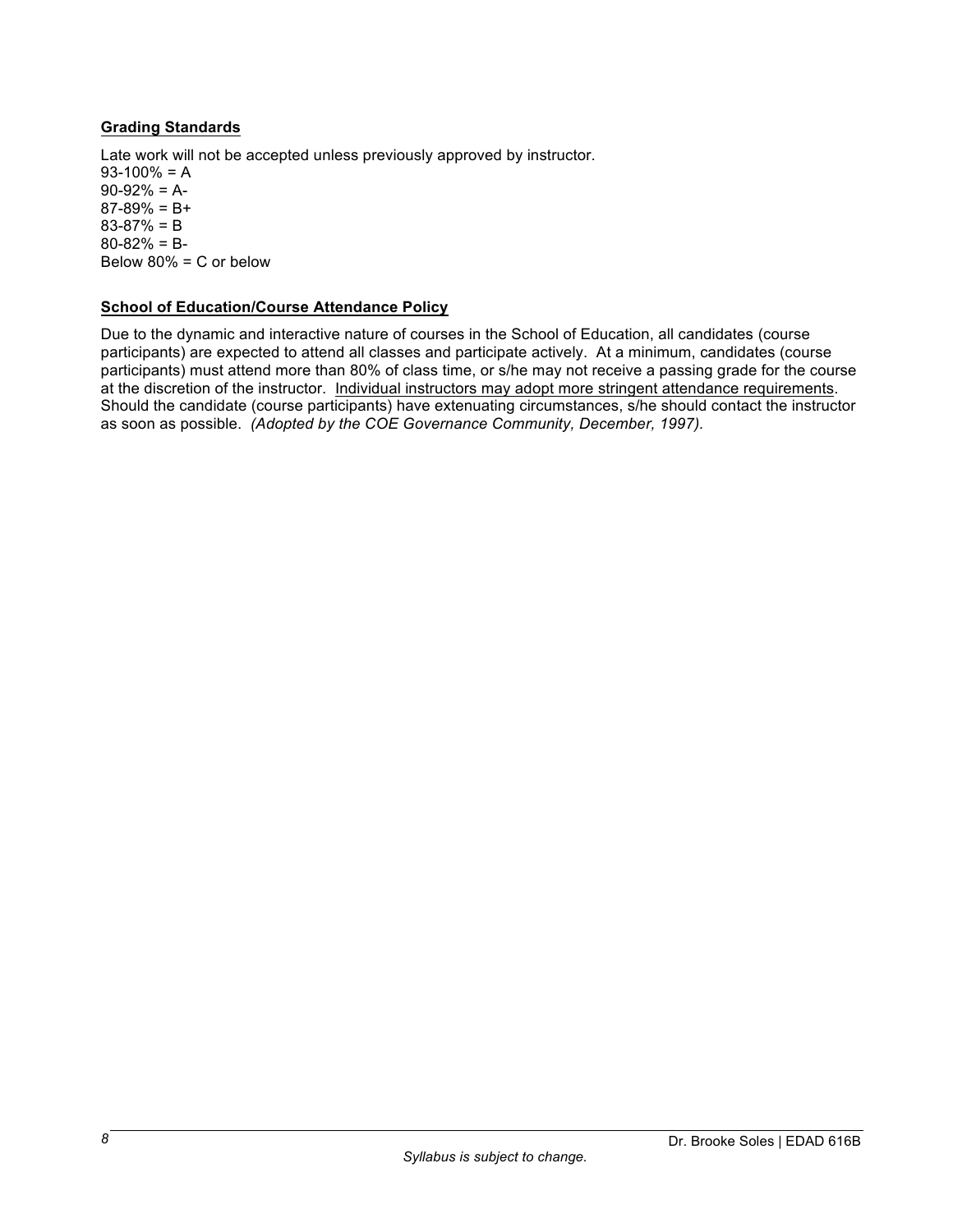# **ASSIGNMENT GRADING RUBRIC: GENERAL CONSIDERATIONS**

|                  | Distinguished (20-18)                                                                                                                                                                                                                                                                                                                                                      | Proficient (17-15)                                                                                                                                                                                                                                                               | <b>Basic (14-11)</b>                                                                                                                                                                                                                                                                                                      | Unsatisfactory (10-1)                                                                                                                                                                                                                                                                                        |
|------------------|----------------------------------------------------------------------------------------------------------------------------------------------------------------------------------------------------------------------------------------------------------------------------------------------------------------------------------------------------------------------------|----------------------------------------------------------------------------------------------------------------------------------------------------------------------------------------------------------------------------------------------------------------------------------|---------------------------------------------------------------------------------------------------------------------------------------------------------------------------------------------------------------------------------------------------------------------------------------------------------------------------|--------------------------------------------------------------------------------------------------------------------------------------------------------------------------------------------------------------------------------------------------------------------------------------------------------------|
| <b>MECHANICS</b> | Uses complete<br>sentences,<br>organization is clear<br>and appropriate, tone<br>is professional and<br>respectful, and the<br>posting/final<br>assignment is free of<br>mechanical errors<br>(grammar, spelling,<br>usage) that might<br>impede reader<br>understanding.                                                                                                  | Uses complete<br>sentences,<br>organization is<br>evident, tone is<br>appropriate, and<br>the posting/final<br>assignment<br>includes no more<br>than one<br>mechanical error<br>(grammar, spelling,<br>usage) per<br>paragraph that<br>might impede<br>reader<br>understanding. | Uses mostly complete<br>sentences,<br>organization could<br>be improved to<br>present a more<br>coherent message,<br>tone is inconsistent<br>but generally<br>appropriate, and the<br>posting includes 2-3<br>mechanical errors<br>(grammar, spelling,<br>usage) per<br>paragraph that<br>impede reader<br>understanding. | Uses incomplete<br>sentences,<br>organization is<br>unstructured, tone is<br>inappropriate, and<br>the posting/final<br>assignment includes<br>numerous errors in<br>mechanics<br>(grammar, spelling,<br>usage) in each<br>paragraph, which<br>render the posting<br>difficult to read<br>and/or understand. |
| <b>CONTENT</b>   | Demonstrates a strong<br>understanding of the<br>concepts, topics, and<br>ideas under<br>discussion, as<br>evidenced by<br>thoughtful and<br>thorough responses<br>and questions that<br>show a clear<br>connection with the<br>course material. The<br>posting/final<br>assignment shows<br>depth of analysis,<br>and includes detailed<br>rationales and/or<br>evidence. | Demonstrates an<br>adequate<br>understanding of<br>the concepts,<br>topics, and ideas<br>under discussion.<br>as evidenced by<br>posting clear<br>statements in the<br>forum/in final<br>assignment.<br>Includes a few<br>details in the<br>posting.                             | Demonstrates a limited<br>understanding of the<br>concepts, topics,<br>and ideas under<br>discussion, as<br>evidenced by<br>posting information<br>that could be<br>derived from prior<br>posts and/or<br>including highly<br>general<br>comments/in final<br>assignment.                                                 | Writes a general or<br>superficial<br>posting/final<br>assignment that is<br>unrelated to the<br>discussion at hand<br>and/or posts no<br>comments/turns in<br>no assignment.                                                                                                                                |

## **CSUSM Academic Honesty Policy**

Students will be expected to adhere to standards of academic honesty and integrity, as outlined in the Student Academic Honesty Policy. All assignments must be original work, clear and error-free. All ideas/material that are borrowed from other sources must have appropriate references to the original sources. Any quoted material should give credit to the source and be punctuated accordingly.

Academic Honesty and Integrity: Students are responsible for honest completion and representation of their work. Your course catalog details the ethical standards and penalties for infractions. There will be zero tolerance for infractions. If you believe there has been an infraction by someone in the class, please bring it to the instructor's attention. The instructor reserves the right to discipline any student for academic dishonesty, in